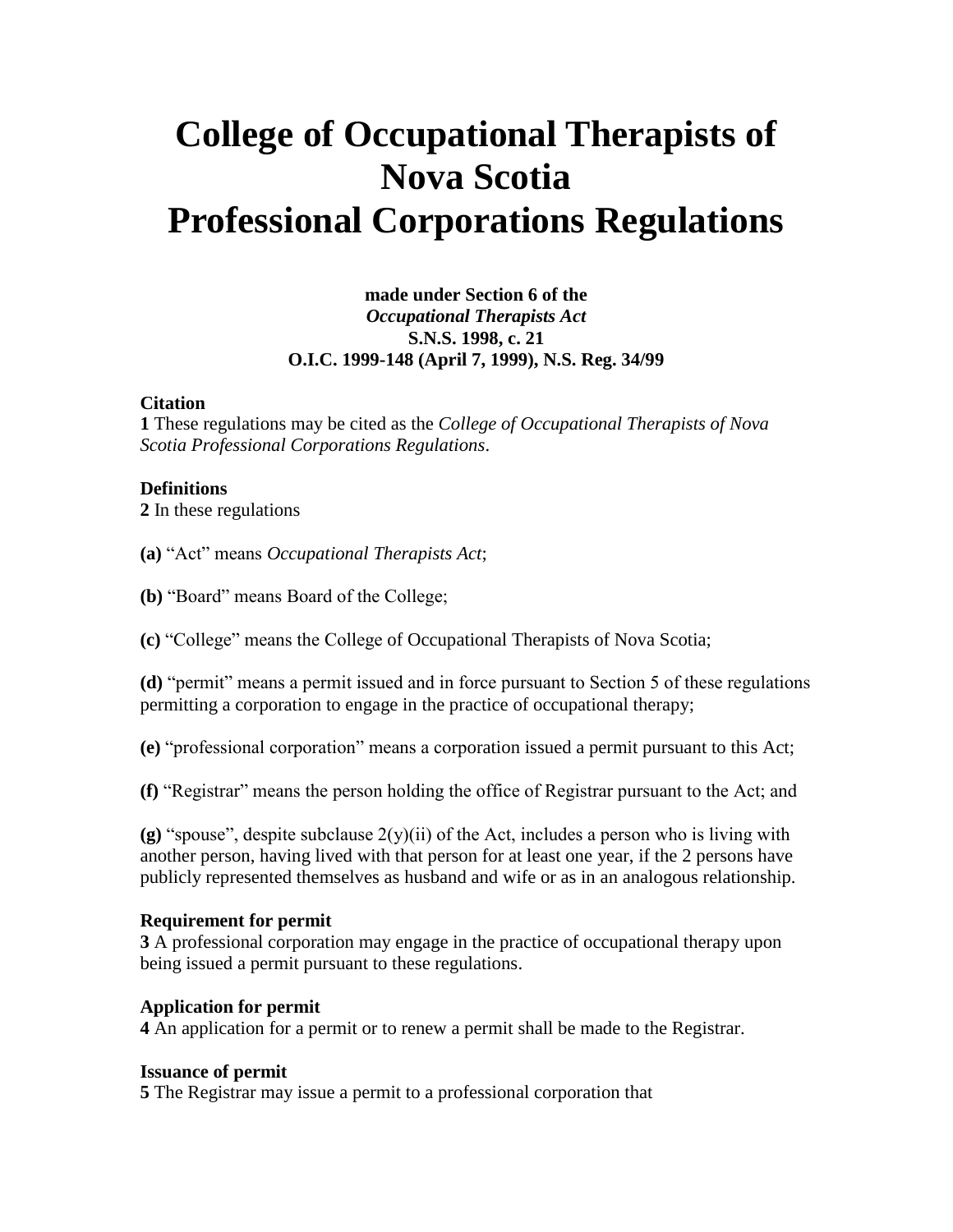**(a)** files a completed application in accordance with Form A under seal of the professional corporation;

**(b)** pays a fee of \$100.00 on initial application or a fee of \$75.00 on renewal of a permit;

**(c)** provides the Registrar with a certificate of incorporation of the company pursuant to the *Companies Act*, and satisfies the Registrar that the professional corporation is a company limited by shares in good standing under the *Companies Act* and the *Corporations Registration Act*, and that it is a private company as defined by the *Securities Act*;

**(d)** satisfies the Registrar that the name of the professional corporation is a fit and proper name for a professional corporation engaged in the practice of occupational therapy;

**(e)** satisfies the Registrar that the majority of issued shares of the professional corporation are beneficially owned by one or more occupational therapists;

**(f)** satisfies the Registrar that the majority of the issued voting shares of the professional corporation are legally and beneficially owned by one or more occupational therapists;

**(g)** satisfies the Registrar that all of the directors of the professional corporation are registered occupational therapists;

**(h)** provides the Registrar with written confirmation stating that the persons who will carry on the practice of occupational therapy for or on behalf of the professional corporation are occupational therapists.

**6** A permit issued pursuant to Section 5 is valid for the licensing year in which it is issued.

## **Renewal of permit**

**7** A permit may be renewed upon application to the Registrar in accordance with Form B under seal of the professional corporation and upon satisfying the Registrar that the professional corporation continues to meet the conditions specified in Section 5.

**8** An application to renew a permit shall be made not earlier than 90 days and not later than 30 days prior to the expiry date of the permit.

## **Contravention of Section 5**

**9 (1)** Despite Section 19, where it appears to the Registrar that the professional corporation fails to meet any of the requirements specified in Section 5, the Registrar may, after giving written notice, suspend, revoke, or refuse to renew a permit issued under Section 5.

**(2)** Reference to the specific requirements of Section 5 that appear to the Registrar to have been contravened by the professional corporation shall be included in the notice.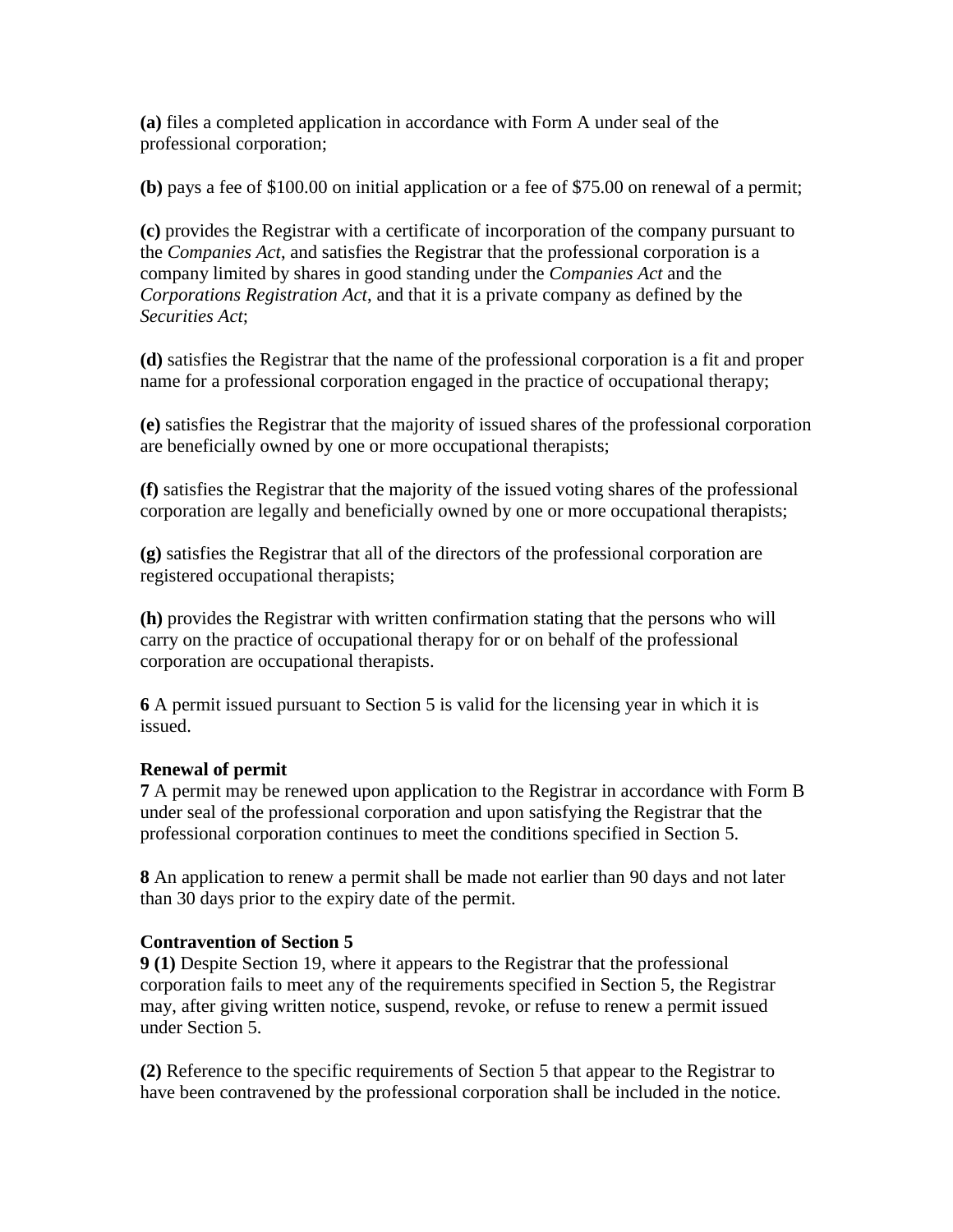#### **Review of decision to suspend**

**10** Where, pursuant to Section 9, the permit of a professional corporation is suspended, revoked, or not renewed, the professional corporation may, within 15 calendar days, request that the Board review the Registrar's decision.

**11 (1)** Where a professional corporation requests a review by the Board pursuant to Section 10, the professional corporation shall, within 30 days of receiving notice of the Registrar's decision, make written submission to the Registrar and to the Board.

**(2)** The Board may investigate the matter as it sees fit, and may require the professional corporation, its directors, officers, employees or shareholders to provide information and documentation to the Board.

**(3)** The Board may ratify, reverse or modify the decision of the Registrar, as it sees fit.

**(4)** Where the Board re-instates or re-issues a permit suspended, revoked or not renewed pursuant to Section 9, the Board may prescribe terms and conditions upon which reinstatement or re-issuance of a permit may be granted.

#### **Fees payable to trustee**

**12** No fees or other remuneration shall be paid to any individual or company holding a non- voting share in a professional corporation or holding company as trustee except for fees payable to the trustee solely for services rendered as trustee in an amount not exceeding the fees which might be fixed by the Supreme Court of Nova Scotia pursuant to the *Trustee Act*, and in any such trust arrangement it shall be stipulated that such fees shall be subject to review by the court for the purpose of determining whether the fees are reasonable in the circumstances.

## **Display of permit**

**13** The professional corporation shall at all times display the current permit issued to it in a conspicuous place at its premises.

#### **Proposed change of name**

**14** Where a professional corporation holding a permit proposes to change its name or operate under a business name other than its own name, it shall first satisfy the Registrar that the proposed name or business name is a fit and proper name for use by a professional corporation engaged in the practice of occupational therapy.

#### **Changes to Memorandum of Association**

**15** The Memorandum of Association of the professional corporation shall not be changed without the written consent of the Registrar.

#### **Notice pursuant to Section 80 of the Act**

**16** A professional corporation required to give notice to the Registrar pursuant to Section 80 of the Act shall give such notice in writing and satisfy the Registrar that it will continue to fulfil the requirements for issuance of a permit.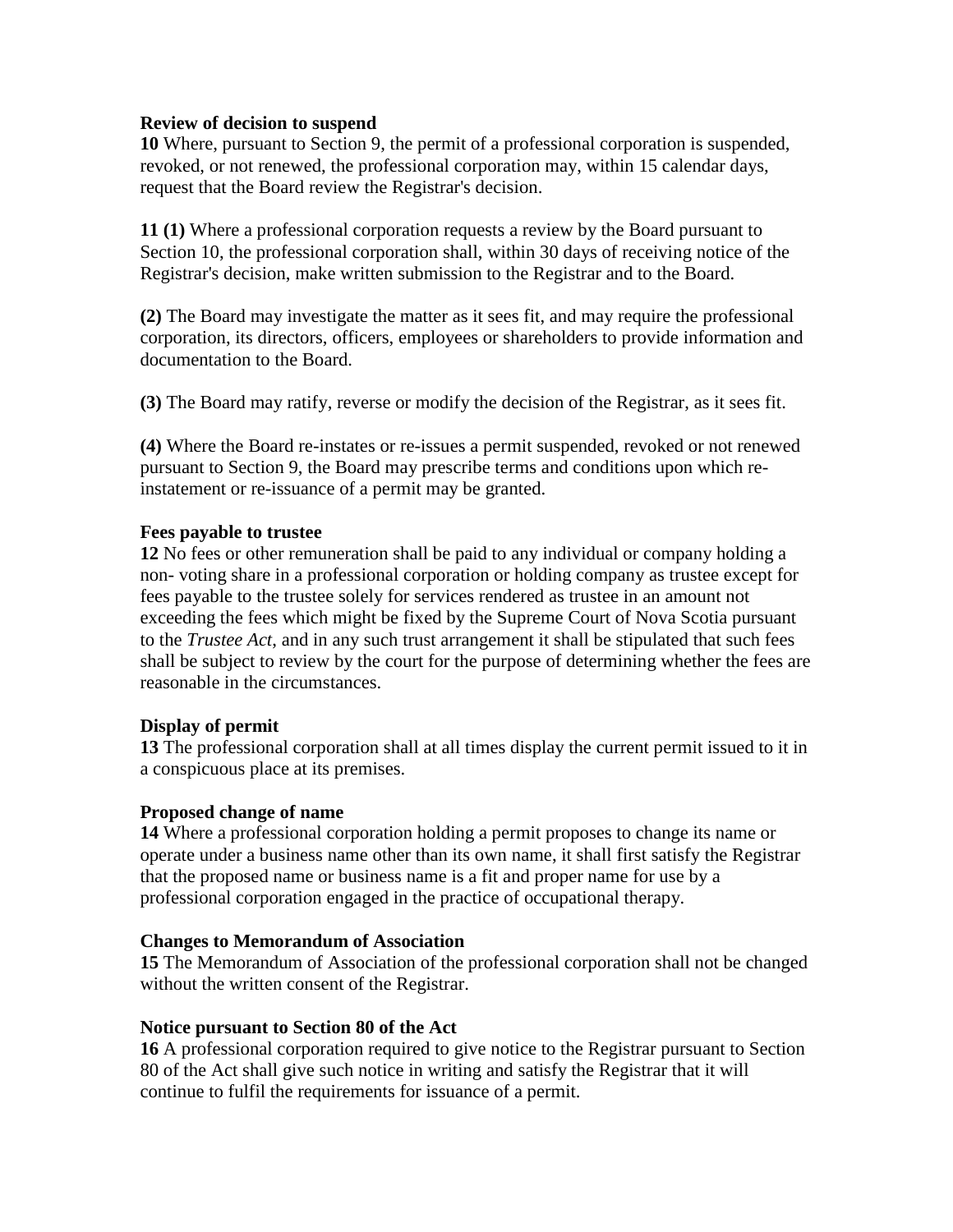#### **Conflict of interest**

**17** No occupational therapist shall cause or commit a professional corporation or a holding company to engage in or invest in any business that is contrary to the proper and ethical practice of occupational therapy or that creates a conflict of interest for the professional corporation or its employees.

#### **Advertising and designated titles**

**18** Sections 52 to 55 with respect to advertising and Section 51 with respect to designated titles in the *College of Occupational Therapists of Nova Scotia Registration Regulations* shall apply mutatis mutandis to any professional corporation that holds a permit under Section 5 of these regulations.

#### **Suspension of permit**

**19** The Registrar may suspend the permit of a professional corporation without notice or investigation where the Registrar believes that it has contravened any regulation that requires it to pay a fee or assessment, file a document, or do any other act by a specified or ascertainable date.

#### **Re-instatement of permit**

**20** A permit suspended by the Registrar pursuant to Section 19 may be re-instated by the Registrar upon payment of the fee or assessment, or upon receipt of a document required to be filed, or upon any other required act being performed by the professional corporation.

#### **Register of Professional Corporations**

**21** The Registrar shall maintain a Register of Professional Corporations and enter the name and address of the professional corporation upon issuance or re-issuance of a permit.

#### **Records**

**22** Every professional corporation shall

**(a)** maintain current financial records in accordance with generally accepted accounting principles;

**(b)** cause financial statements to be prepared at the end of each fiscal year;

**(c)** maintain current patient records; and

**(d)** maintain, in accordance with generally accepted business standards, records with respect to its employees.

#### **Names**

**23** The names and business names by which a professional corporation, a partnership of 2 or more professional corporations or a partnership of 1 or more professional corporations and 1 or more individual occupational therapists may be known shall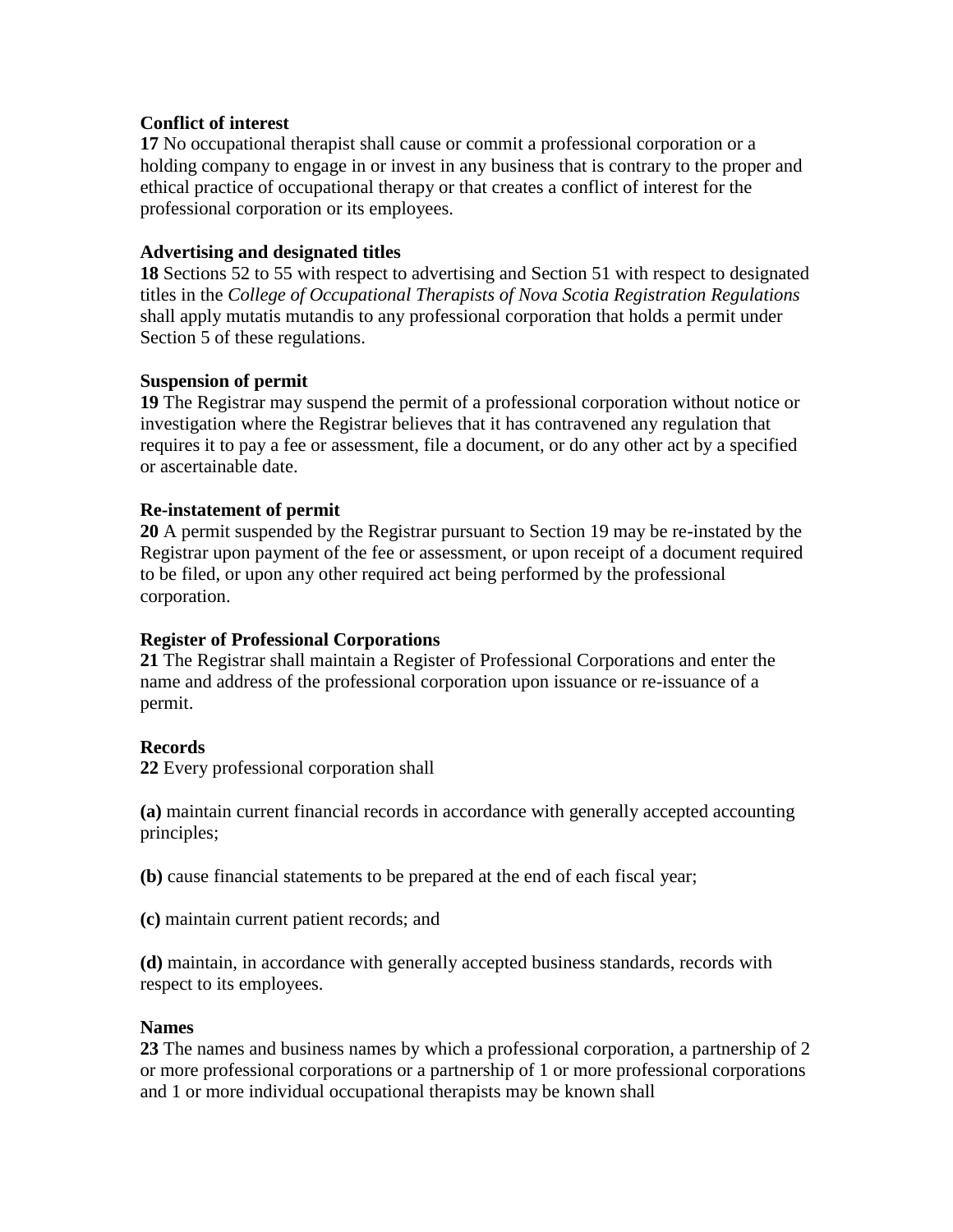**(a)** be in good taste;

**(b)** not imply superiority of qualifications, experience or education over that of other occupational therapists.

#### **Access to minute book records**

**24** Upon 7 days' written notice, a professional corporation shall provide the Registrar with access to the minute book records and such other business and financial records as may be reasonably required.

#### **Notice**

**25** Any notice required to be given to a professional corporation pursuant to the Act or these regulations may be by prepaid registered mail to the address indicated on the Register of Professional Corporations and shall be deemed to have been received on the 3rd day after the notice is sent.

**26** Where notice of any act or thing is required to be given to the Registrar or the Board pursuant to the Act or these regulations, it shall be in writing by prepaid registered mail and shall be deemed to have been received by the Registrar or Board, as the case may be, on the 3rd day after the notice is sent.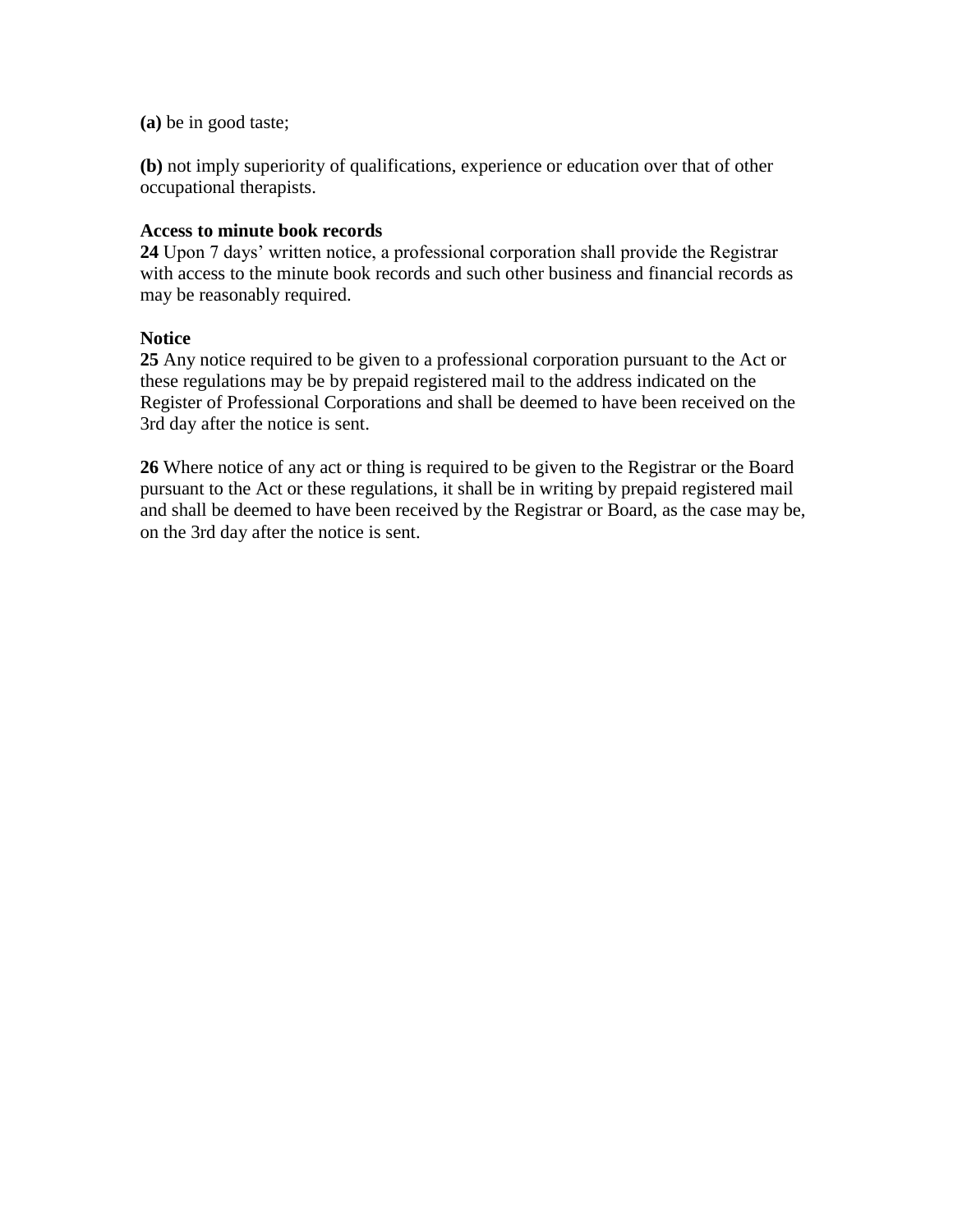# **Form A - Application for a Permit (Pursuant to subsection 78(3) of the** *Occupational Therapists Act***)**

Only forms that are typed or legibly printed will be accepted.

|                                                                                                | Limited/Incorporated              |  |
|------------------------------------------------------------------------------------------------|-----------------------------------|--|
| ("Company") with Registered Office at                                                          | in the                            |  |
|                                                                                                | , in the Province of Nova Scotia, |  |
| hereby applies for a permit under subsection 78(3) of the <i>Occupational Therapists Act</i> . |                                   |  |

- 1. Attached are
	- (a) a copy of the Company's Certificate of Incorporation;
	- (b) a Certificate of Status in respect of the Company issued by the Registrar of Joint Stock Companies, under the *Companies Act* and the *Corporations Registration Act*;
	- (c) payment of the fee prescribed by clause 5(b) of the regulations.
- 2. The name of the Company is \_\_\_\_\_\_\_\_\_\_\_\_\_\_\_\_\_\_\_\_\_\_\_\_\_\_\_\_\_\_\_\_\_\_\_\_\_\_
- 3. The objects of the Company stated in its Memorandum of Association include the objects of engaging in the practice of occupational therapy and

\_\_\_\_\_\_\_\_\_\_\_\_\_\_\_\_\_\_\_\_\_\_\_\_\_\_\_\_\_\_\_\_\_\_\_\_\_\_\_\_\_\_\_\_\_\_\_\_\_\_\_\_\_\_\_\_\_\_\_\_\_

- 4. The Company is a private company as defined by the *Securities Act*.
- 5. The total number of voting shares is

\_\_\_\_\_\_\_\_\_\_\_\_\_\_\_\_\_\_\_\_\_\_\_\_\_\_\_\_\_\_\_\_\_\_

6. The total number of non-voting shares is \_\_\_\_\_\_\_\_\_\_\_\_\_\_\_\_\_\_\_\_\_\_\_\_\_\_\_\_\_\_

- 7. The persons who own voting shares of the Company who are not registered occupational therapists under the *Occupational Therapists Act* are Name Address No. & class of shares
- 8. The persons who own voting shares of the Company who are registered occupational therapists under the *Occupational Therapists Act* are

Name Address No. & class of shares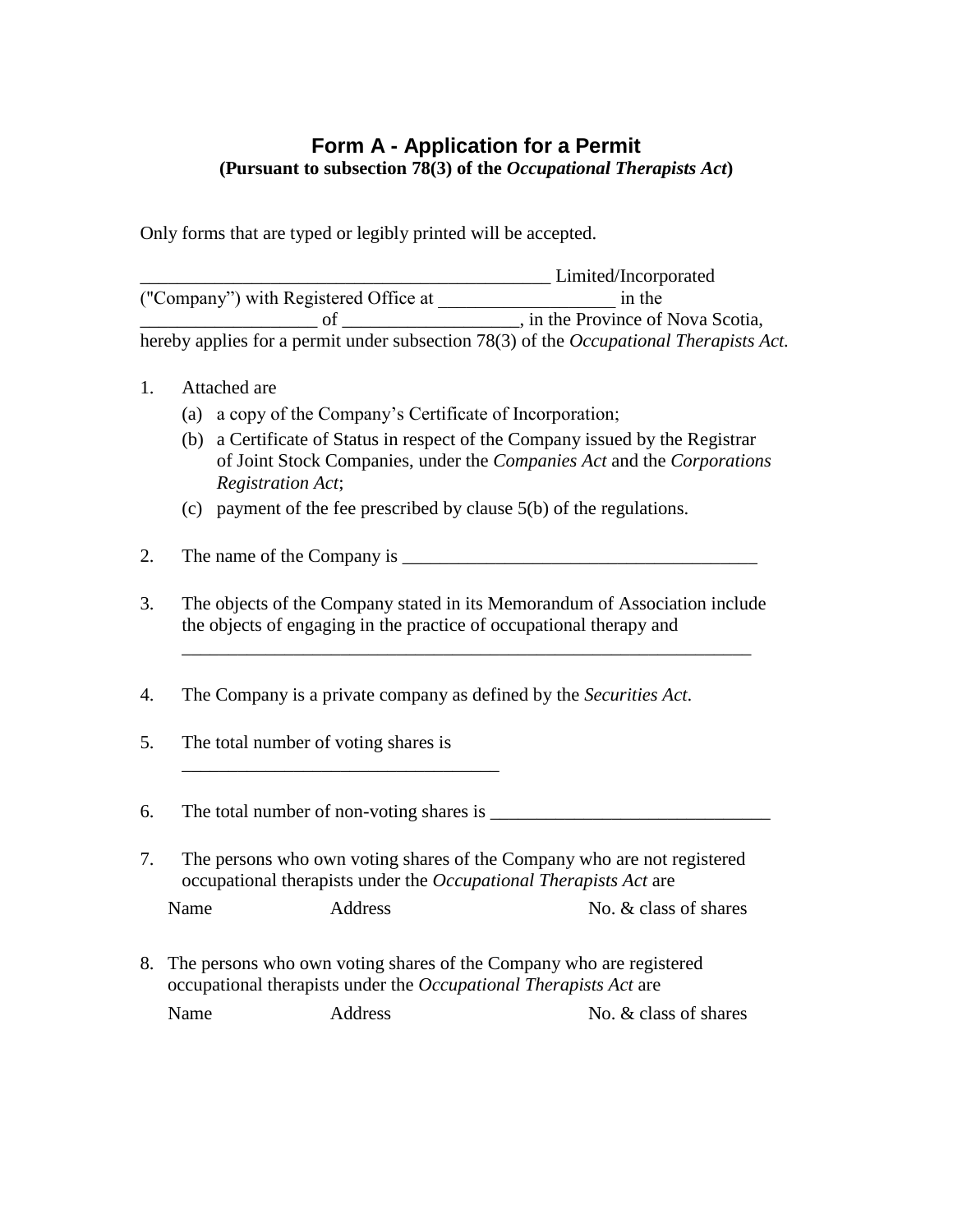9. The persons who own non-voting shares of the Company or for whom any shares of the Company are held in trust, and the trustee, if any, are

| Beneficial | Address | Trustee | Address | No. $&$   |
|------------|---------|---------|---------|-----------|
| Owner      |         |         |         | class     |
|            |         |         |         | of shares |

10. The directors of the Company, each of whom is a registered occupational therapist under the *Occupational Therapists Act*, are

- 11. The President of the Company is Name Address
- 12. The remaining officers of the Company are Name Address

Name Address

13. The persons who will carry on the practice of occupational therapy for or on behalf of the Company, each of whom is a registered occupational therapist under the *Occupational Therapists Act*, are

Name Address

Name Address

- 14. The Company undertakes that while its permit is in force, it will at all times faithfully keep and perform all of the obligations of a registered occupational therapist and comply with all of the rules and requirements of the College of Occupational Therapists of Nova Scotia.
- 15. I, of Nova Scotia, do solemnly declare
	- (a) that I am a registered occupational therapist pursuant to the *Occupational Therapists Act*;
	- (b) that I am a shareholder and director of the above named applicant;
	- (c) that the information in this application and in particular Sections 2 to 14 is true, accurate, and complete.

AND I MAKE THIS SOLEMN DECLARATION conscientiously believing it to be true and knowing it is of the same force and effect as if made under oath and by virtue of the *Canada Evidence Act*.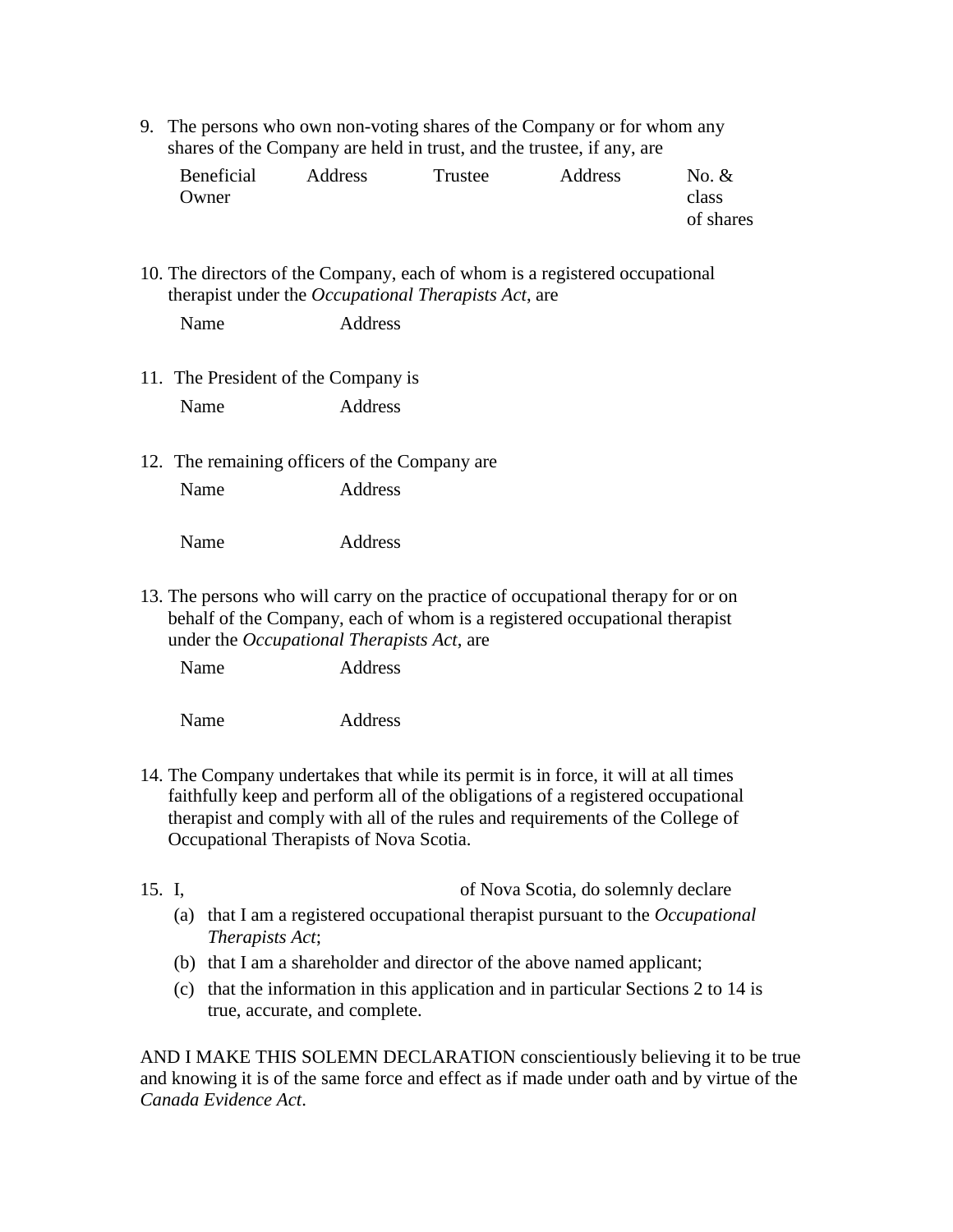| <b>DECLARED AT</b><br>the County of<br>Province of Nova Scotia, on<br>the | , 1n         |                                                                |
|---------------------------------------------------------------------------|--------------|----------------------------------------------------------------|
| day of                                                                    | , before me: | ) Applicant<br>) Occupational Therapists Registration<br>) No. |
| A Barrister of the Supreme<br>Court of Nova Scotia                        |              | (Affix Corporate Seal)                                         |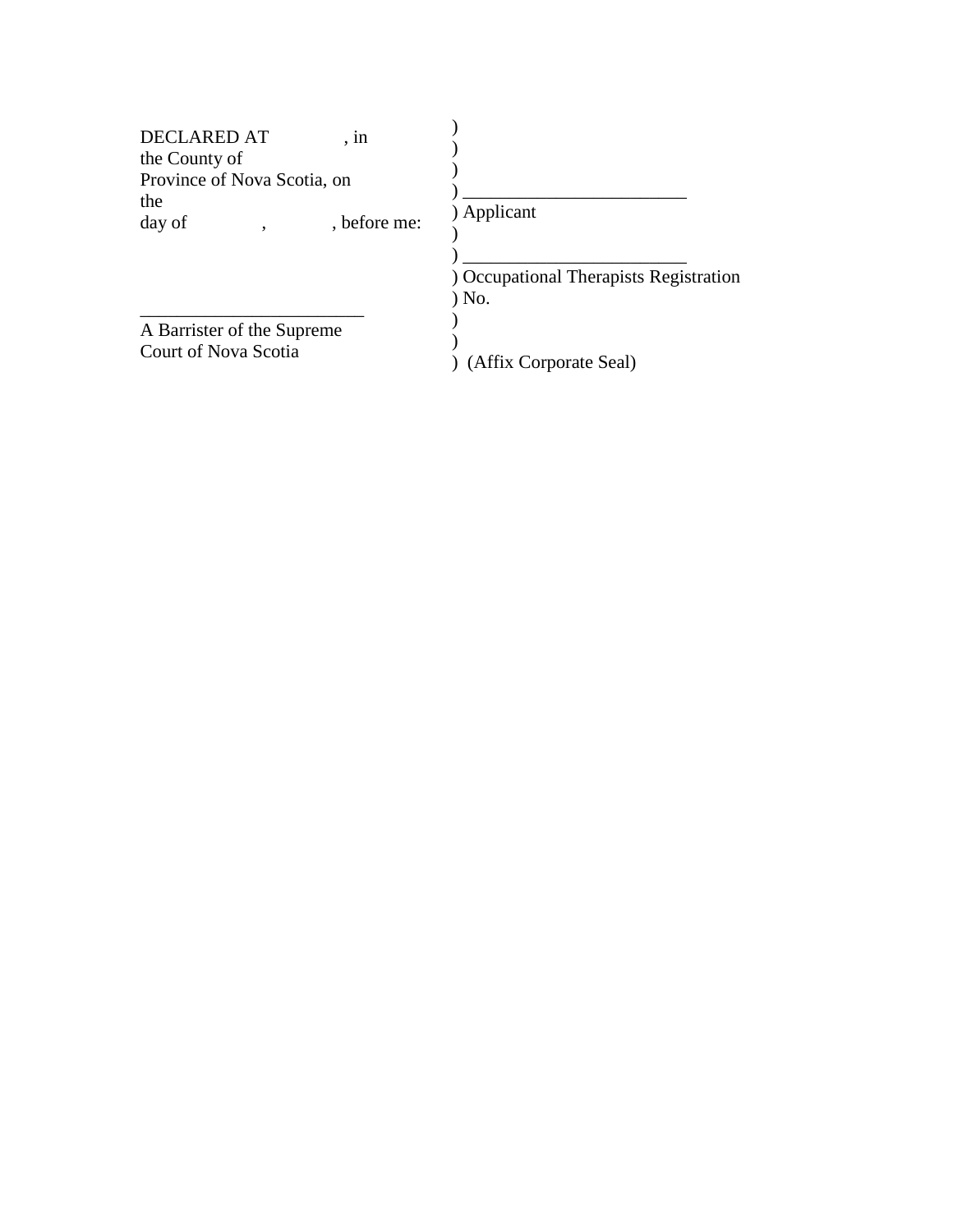## **Form B - Application For Renewal of Permit (Pursuant to subsection 78(5) [of the]** *Occupational Therapists Act***)**

Only forms that are typed or legibly printed will be accepted. A renewal fee of \$75.00 must accompany this form.

1. The name of the professional corporation is:

\_\_\_\_\_\_\_\_\_\_\_\_\_\_\_\_\_\_\_\_\_\_\_\_\_\_\_\_\_\_\_\_\_\_\_\_\_\_\_\_\_\_\_\_\_\_\_\_\_\_\_\_\_\_\_\_\_\_\_\_

(the "professional corporation")

2. The professional corporation is a valid and subsisting company limited by shares under the *Companies Act*, is registered and in good standing having paid the annual fees under the *Professional Corporations Registration Act* and is a private company as defined by the *Securities Act.*

Yes\_\_\_\_\_\_\_\_ No\_\_\_\_\_\_\_\_

3. All of the persons who carry on the practice of occupational therapy for or on behalf of the professional corporation are occupational therapists licensed to practise occupational therapy in Nova Scotia.

Yes\_\_\_\_\_\_\_\_ No\_\_\_\_\_\_\_\_

4. In the past year, have there been any changes respecting the shareholders, number of shares, share distribution, directors or officers of the professional corporation? Yes No

If yes, complete the relevant section(s) of Schedule A to this form and continue to Question 5. If no, go to Question 8.

5. In the past year, have there been any changes to the persons who carry on the practice of occupational therapy for and on behalf of the professional corporation? Yes No

If yes, complete Section 6 of Schedule A to this form and continue to Question 6. If no, go to Question 8.

6. All of the directors of the professional corporation are occupational therapists licensed to practise occupational therapy in Nova Scotia Yes No

7. The majority of issued shares of the professional corporation are legally and beneficially owned by one or more occupational therapists. Yes\_\_\_\_\_\_\_\_ No\_\_\_\_\_\_\_\_

8. The majority of issued voting shares of the professional corporation are legally and beneficially owned by one or more occupational therapists.

Yes\_\_\_\_\_\_\_\_ No\_\_\_\_\_\_\_\_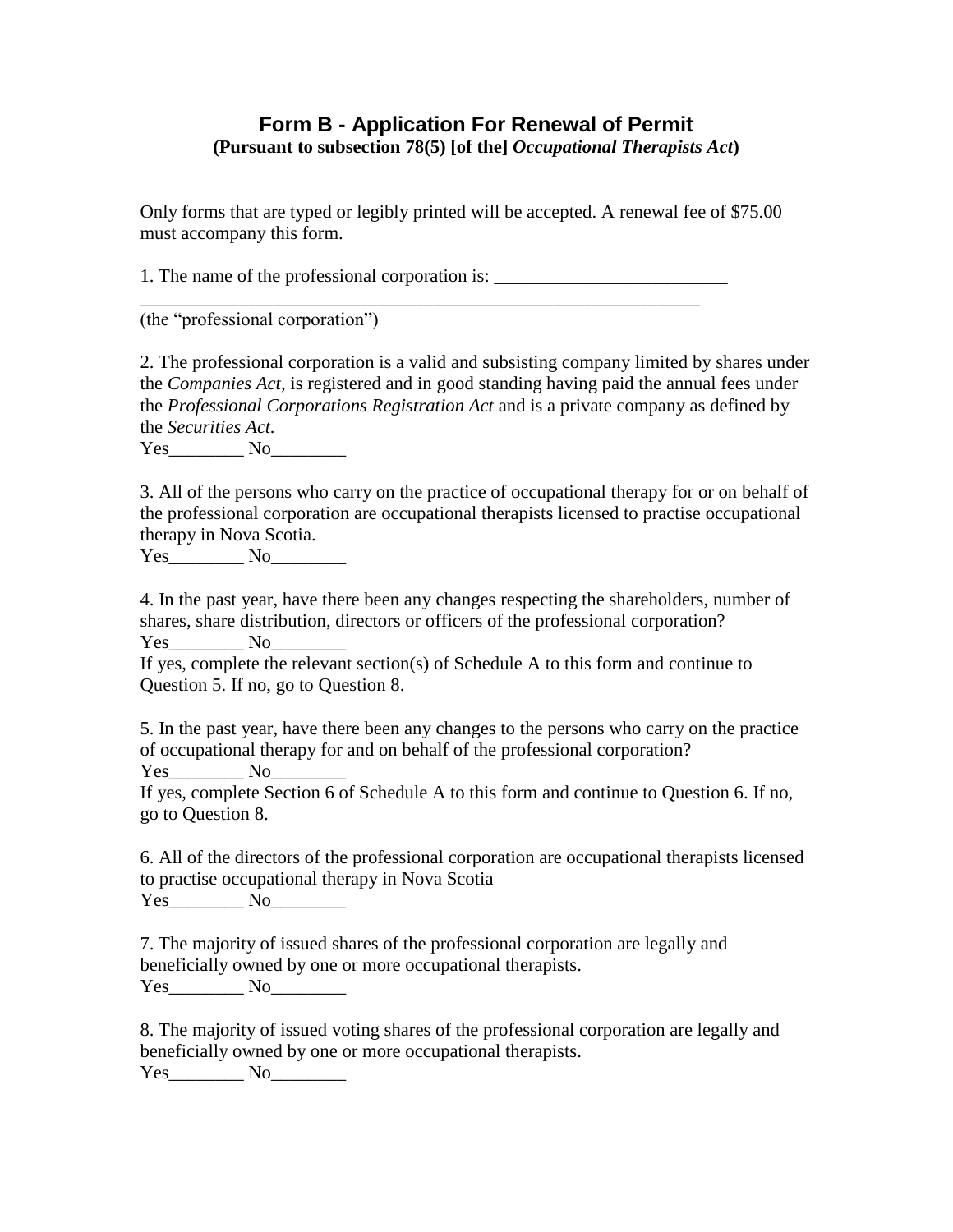9. In the past year, have there been changes to the objects of the professional corporation? Yes No

If yes, what are the current objects as stated in the Memorandum of Association?

10. The professional corporation undertakes that while its permit is in force, it will at all times faithfully comply with all of the obligations of a registered occupational therapist and with all of the rules and requirements of the College of Occupational Therapists of Nova Scotia.

I, \_\_\_\_\_\_\_\_\_\_\_\_\_\_\_\_\_\_\_\_\_\_\_\_\_\_\_\_\_\_\_\_\_\_ , an occupational therapist licensed to practise occupational therapy in Nova Scotia and a shareholder and director of the professional corporation, hereby verify to the College of Occupational Therapists of Nova Scotia that the information and particulars contained in this application form and schedule are true and complete.

Dated at , Nova Scotia, on the day of , .

\_\_\_\_\_\_\_\_\_\_\_\_\_\_\_\_\_\_\_\_\_\_\_\_\_\_\_\_\_\_\_\_\_\_\_\_\_ Name of Professional Corporation

**Director** 

Occupational Therapist Licence No.

\_\_\_\_\_\_\_\_\_\_\_\_\_\_\_\_\_\_\_\_\_\_\_\_\_\_\_\_\_\_\_\_\_\_\_\_\_

(Affix Corporate Seal)

**[Please ensure that the renewal fee of \$75.00 is enclosed.]**

**NOTE: Where changes have been indicated above, the relevant sections of Schedule A must also be completed.**